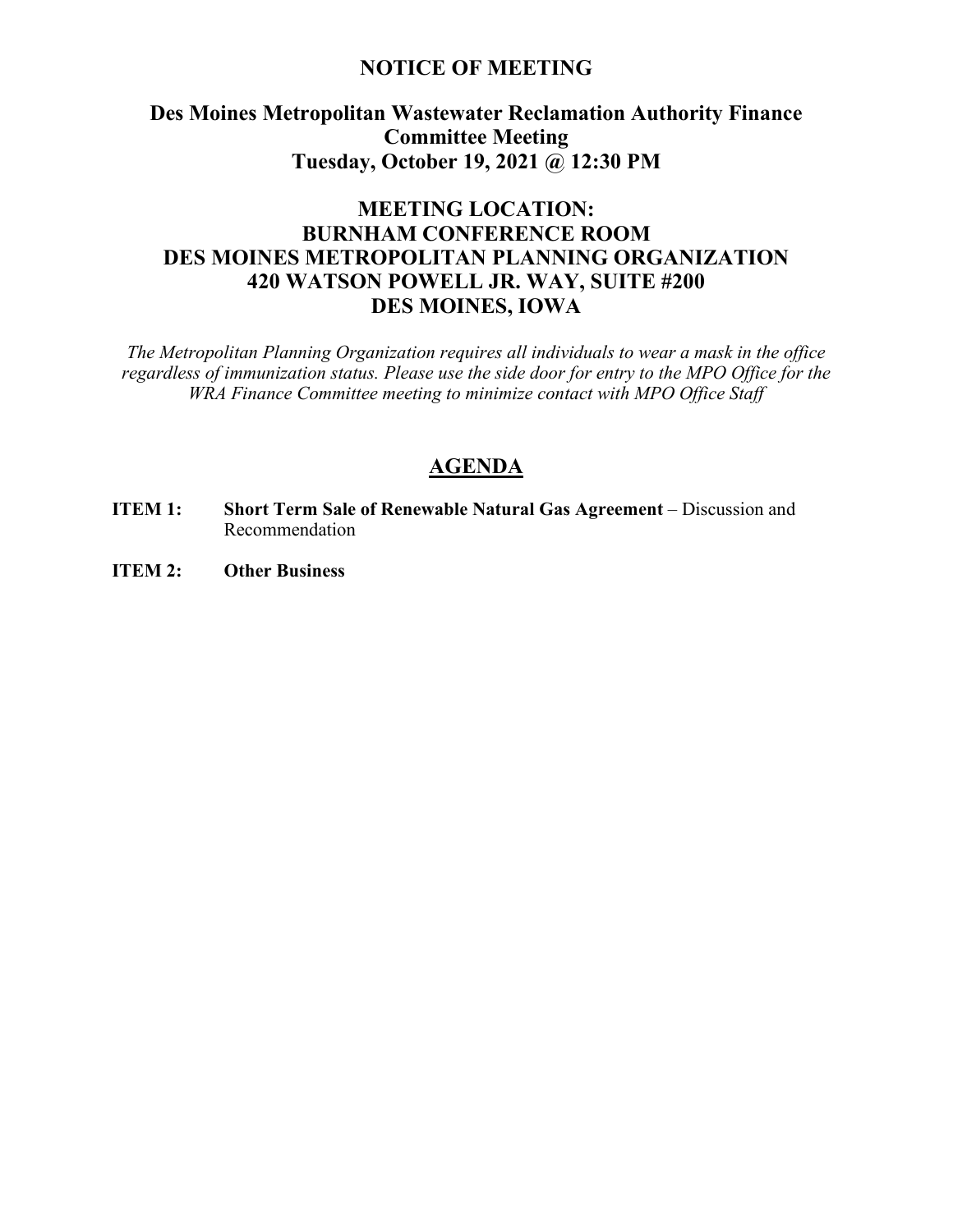

# **DES MOINES METROPOLITAN WASTEWATER RECLAMATION AUTHORITY**

CITY OF DES MOINES, OPERATING CONTRACTOR

#### **MEMORANDUM**

| To:   | <b>WRA Finance Committee</b>                                                                       |
|-------|----------------------------------------------------------------------------------------------------|
| From: | <b>WRA</b> Director                                                                                |
|       | <b>Subject:</b> Short Term Sale of Renewable Natural Gas Agreement - Discussion and Recommendation |
| Date: | October 19, 2021                                                                                   |

The WRA Renewable Natural Gas (RNG) Revenue Subcommittee met on May 5, 2021, to review the expected revenues from both the short-term agreement and the long-term agreement. On May 25, 2021, the WRA Finance Committee met to discuss the same topics. Monthly revenue for the short-term agreement for RNG production began in October 2020 and concluded on July 31, 2021. The 10-year long-term fixed-price agreement began on August 1, 2021, and the WRA has received two payments for the months of August and September of \$480,246 and \$538,485, respectively.

WRA Staff has been working with The Energy Authority (TEA) to sell the environmental attributes (EA) associated with the short-term RNG in order to produce a revenue stream for the EA. Originally it was anticipated that RINs would be generated and sold as revenue for the EA but because of regulatory issues getting protocols registered with EPA for producing RINS it has been determined that it is in the best interest of the WRA to sell the EA on the voluntary market instead. This switch to a fixed price deal will reduce the estimated revenue generated as previously presented.

TEA has presented several options for revenue sources for the EA as outlined below and after careful consideration and risk analysis staff believes the guaranteed fixed price is the best option when weighing the risk and probability of the deal to occur. See table below:

| Description                                 |                         | Current   |                | Scenario 1 |                                | Scenario 2 |  | Scenario 3 |                           | Scenario 4 |  |
|---------------------------------------------|-------------------------|-----------|----------------|------------|--------------------------------|------------|--|------------|---------------------------|------------|--|
|                                             | <b>Fixed Price Deal</b> |           | Low RIN Prices |            | High RIN Prices Avg RIN Prices |            |  |            | <b>Current RIN Prices</b> |            |  |
|                                             |                         |           |                |            |                                |            |  |            |                           |            |  |
| <b>IPrice</b>                               |                         | 11.00     |                | 7.38       |                                | $17.52$ S  |  | 11.68      |                           | 14.89      |  |
| Notional Value for WRA                      |                         | 2,805,858 |                | 1,883,212  |                                | 4,469,059  |  | 2,978,293  |                           | 3,799,038  |  |
| Probability of scenario occuring            |                         | 100%      |                | 50%        |                                | 5%         |  | 40%        |                           | 5%         |  |
| Probability Weighted Notional Value for WRA |                         | 2,805,858 |                | 941,606    |                                | 223,453    |  | 1,191,318  |                           | 189,952    |  |

It was originally expected that the revenue from the short-term agreement, including Cargill, would be approximately \$5,500,000 and the new revenue amount is approximately \$4,481,232 for the gas produced from October 2020 to July 2021. The new revenue amount for the short-term deal will also affect the amounts used to amend the budget and is outlined in the following

**WORKING TOGETHER FOR CLEAN WATER**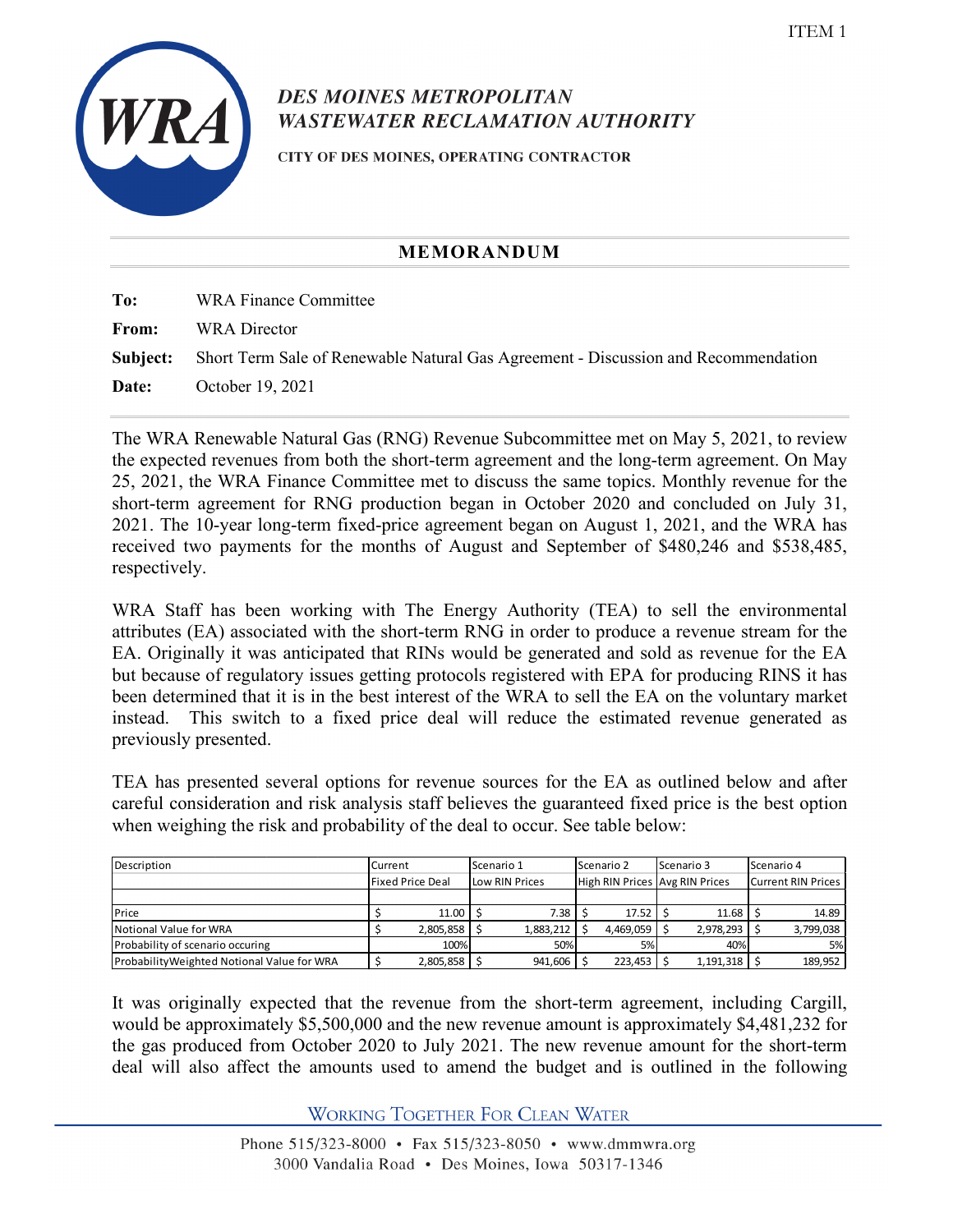document along with a comparison of what was projected before and what is projected for the fixed price agreement.

This short-term agreement does not affect the 10-year long-term fixed price agreement the WRA has with Shell Energy that began on August 1, 2021 and is currently operating under.

With a recommendation from the WRA Finance Committee, Staff will present the fixed price short-term agreement to the WRA Board for approval.